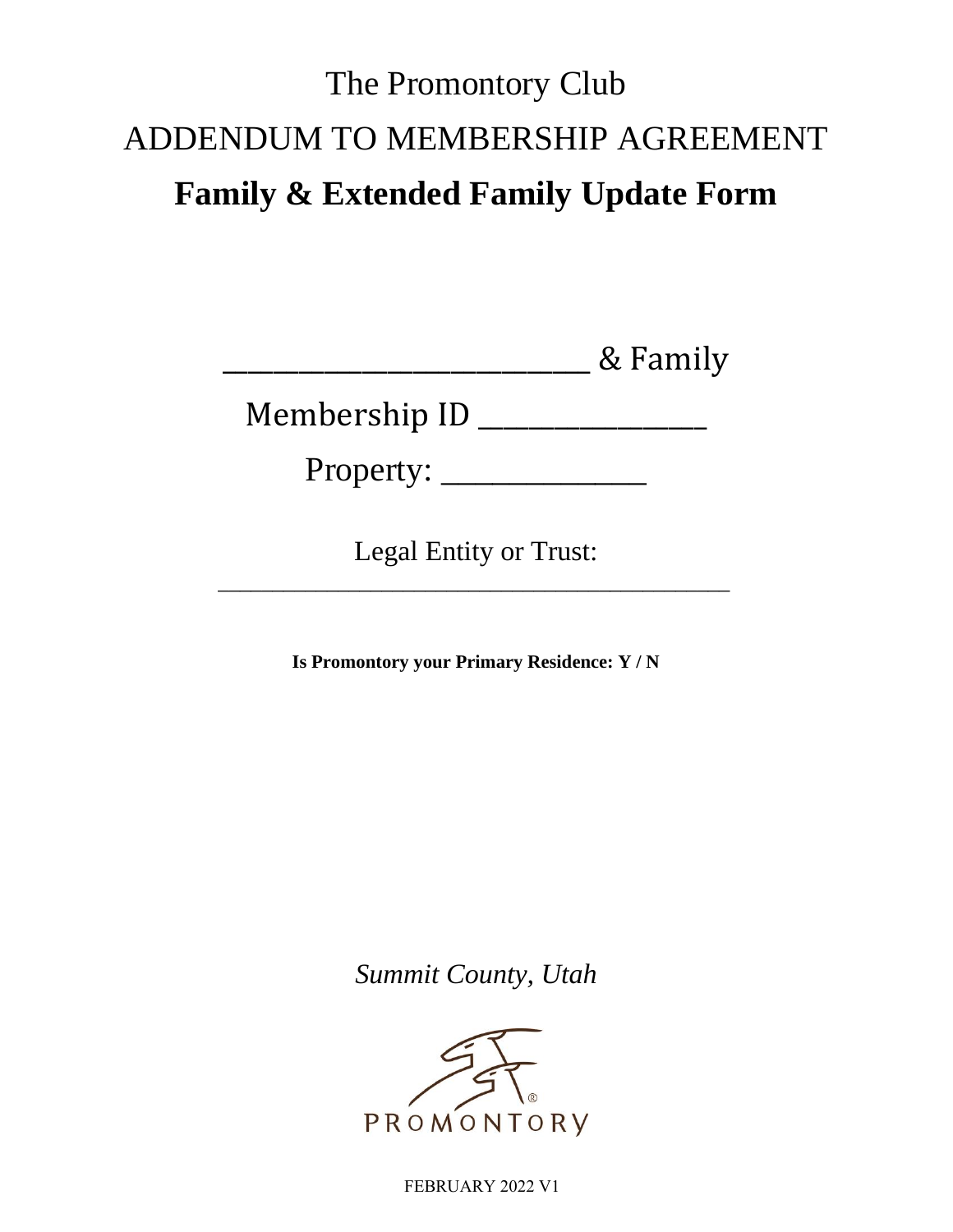THIS FAMILY/EXTENDED FAMILY UPDATE FORM SHALL BE INCORPORATED INTO AND MODIFY THE UNDERSIGNED'S MEMBERSHIP AGREEMENT. THE MEMBERSHIP PLAN AND RULES AND REGULATIONS OF THE PROMONTORY CLUB, AS THE SAME ARE AMENDED FROM TIME TO TIME, ARE INCORPORATED HEREIN BY THIS REFERENCE.

#### RECORDS OF YOUR OTHER CLUBS FOR FUTURE RECIPROCAL OPPORTUNITIES

| FOR OUR RECORDS<br>OTHER PRIVATE CLUBS WHERE YOU NOW HOLD A MEMBERSHIP |                       |                       |  |  |
|------------------------------------------------------------------------|-----------------------|-----------------------|--|--|
| 1.                                                                     |                       |                       |  |  |
| Name of Club/Organization                                              |                       | Year Accepted         |  |  |
| Type                                                                   | Address               |                       |  |  |
| Telephone or email                                                     | <b>Contact Person</b> | Present/Former Member |  |  |
| 2.                                                                     |                       |                       |  |  |
| Name of Club/Organization                                              |                       | Year Accepted         |  |  |
| Type                                                                   | Address               |                       |  |  |
| Telephone or email                                                     | <b>Contact Person</b> | Present/Former Member |  |  |

### **Personal Information for each Member**

In our NorthStar system we can now collect more detailed information for each member, in regard to activities and interests.

If a personal email or cell is not entered the default is what is listed on the Primary Member

If you are adding a new person to the membership, you do NOT need to fill in every other person on the membership. Just chose the first relevant section and fill in for each person being added. If you need to edit the information someone already on the membership, please fill out everything and we will update all at once.

For any adults on your membership we would appreciate having cell and email, as the system will default to sending reservation confirmations to the Primary otherwise.

If you have questions, or would like a current list of your roster and the information we have on hand, please email [Membership@promontoryclub.com,](mailto:Membership@promontoryclub.com) and we will send that to you!

Thank you,

Membership Team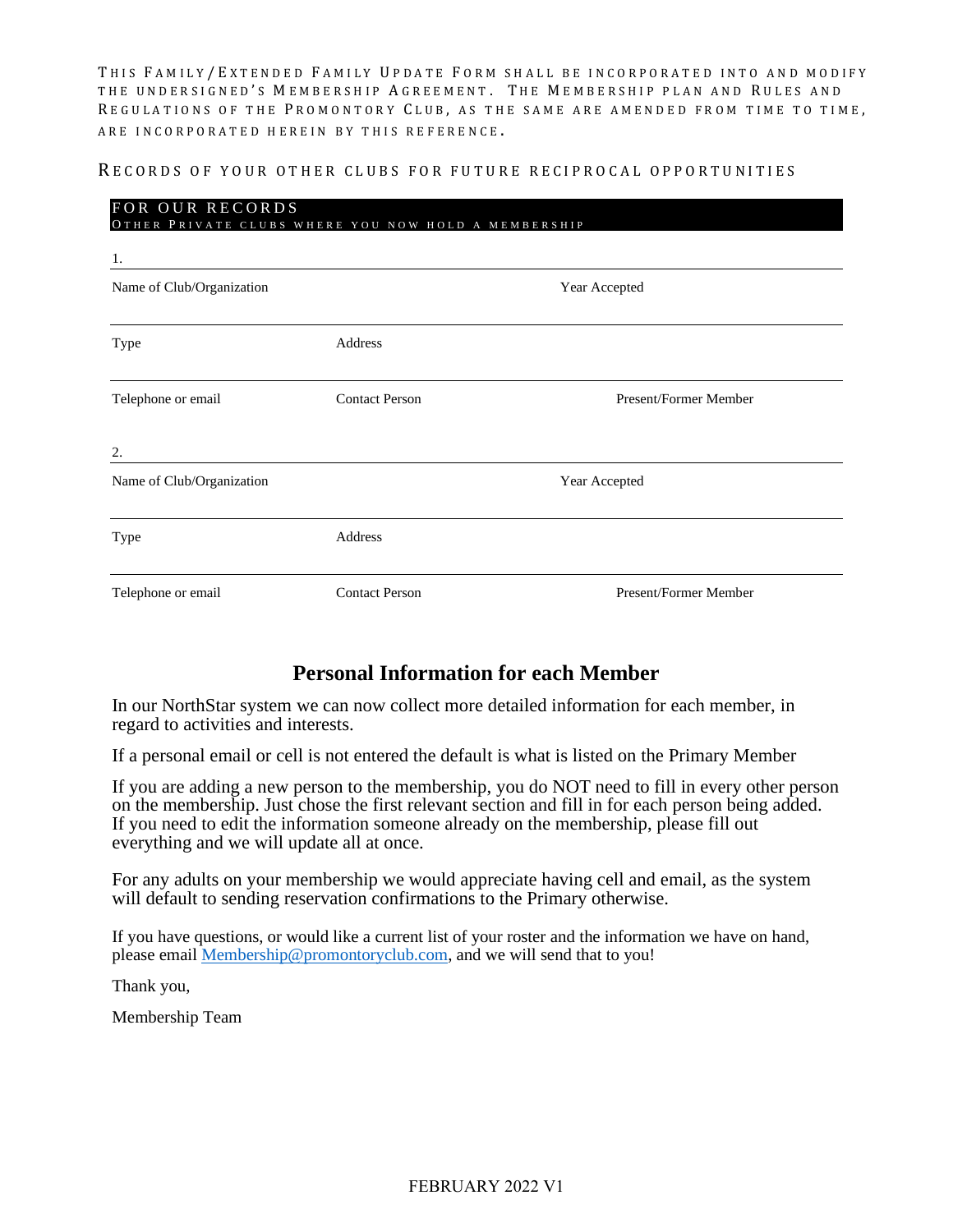## **Primary:**

|                              | MemberID: First Name: Middle Initial: Last Name: Last Name:                                    |                                                                             |                                                                                                                                                                                                                                |                                                |
|------------------------------|------------------------------------------------------------------------------------------------|-----------------------------------------------------------------------------|--------------------------------------------------------------------------------------------------------------------------------------------------------------------------------------------------------------------------------|------------------------------------------------|
|                              |                                                                                                |                                                                             |                                                                                                                                                                                                                                |                                                |
|                              |                                                                                                |                                                                             |                                                                                                                                                                                                                                |                                                |
|                              |                                                                                                |                                                                             |                                                                                                                                                                                                                                |                                                |
|                              |                                                                                                |                                                                             |                                                                                                                                                                                                                                | Retired? Y / N                                 |
|                              |                                                                                                |                                                                             |                                                                                                                                                                                                                                |                                                |
|                              |                                                                                                |                                                                             |                                                                                                                                                                                                                                |                                                |
| Marital Status:              | Single   Married   Divorced   Widowed   Widower   Civil Union   Domestic Partnership   Engaged |                                                                             |                                                                                                                                                                                                                                |                                                |
| <b>Billing Address</b>       |                                                                                                |                                                                             |                                                                                                                                                                                                                                |                                                |
|                              | Number Street                                                                                  | City                                                                        | State                                                                                                                                                                                                                          | Zip Code                                       |
| <b>Local Address</b>         |                                                                                                | Park City,                                                                  | UT FOR THE USE OF THE USE OF THE USE OF THE USE OF THE USE OF THE USE OF THE USE OF THE USE OF THE USE OF THE USE OF THE USE OF THE USE OF THE USE OF THE USE OF THE USE OF THE USE OF THE USE OF THE USE OF THE USE OF THE US | 84098                                          |
|                              | Number Street                                                                                  | City                                                                        | State                                                                                                                                                                                                                          | Zip Code                                       |
| Club Interests:              |                                                                                                |                                                                             |                                                                                                                                                                                                                                |                                                |
| Golf $\Box$<br>Skiing $\Box$ | Hiking $\Box$<br>Fitness $\Box$                                                                | Tennis $\Box$                                                               | Social Activities $\Box$                                                                                                                                                                                                       | Food & Wine                                    |
| Table Games $\Box$           | Book Club $\Box$<br>Art & Pottery                                                              | Wildlife/Birdwatching $\Box$ Kid's Activities $\Box$ Teen Activities $\Box$ |                                                                                                                                                                                                                                |                                                |
|                              |                                                                                                |                                                                             |                                                                                                                                                                                                                                |                                                |
|                              |                                                                                                |                                                                             |                                                                                                                                                                                                                                |                                                |
|                              | <b>Spouse/Partner:</b>                                                                         |                                                                             |                                                                                                                                                                                                                                |                                                |
|                              |                                                                                                |                                                                             |                                                                                                                                                                                                                                |                                                |
|                              |                                                                                                |                                                                             |                                                                                                                                                                                                                                |                                                |
|                              |                                                                                                |                                                                             |                                                                                                                                                                                                                                |                                                |
|                              |                                                                                                |                                                                             |                                                                                                                                                                                                                                |                                                |
|                              |                                                                                                |                                                                             |                                                                                                                                                                                                                                | Retired? Y / N                                 |
| Gender:                      |                                                                                                |                                                                             |                                                                                                                                                                                                                                |                                                |
|                              |                                                                                                |                                                                             |                                                                                                                                                                                                                                |                                                |
| Marital Status:              | Single   Married   Divorced   Widowed   Widower   Civil Union   Domestic Partnership   Engaged |                                                                             |                                                                                                                                                                                                                                |                                                |
| Club Interests:              |                                                                                                |                                                                             |                                                                                                                                                                                                                                |                                                |
| Golf $\Box$<br>Skiing $\Box$ | Fitness $\Box$<br>Hiking $\Box$                                                                | Tennis $\Box$                                                               | Social Activities $\Box$                                                                                                                                                                                                       | Food & Wine                                    |
| Table Games                  | Book Club<br>Art & Pottery                                                                     | Wildlife/Birdwatching $\Box$                                                |                                                                                                                                                                                                                                | Kid's Activities $\Box$ Teen Activities $\Box$ |
|                              |                                                                                                |                                                                             |                                                                                                                                                                                                                                |                                                |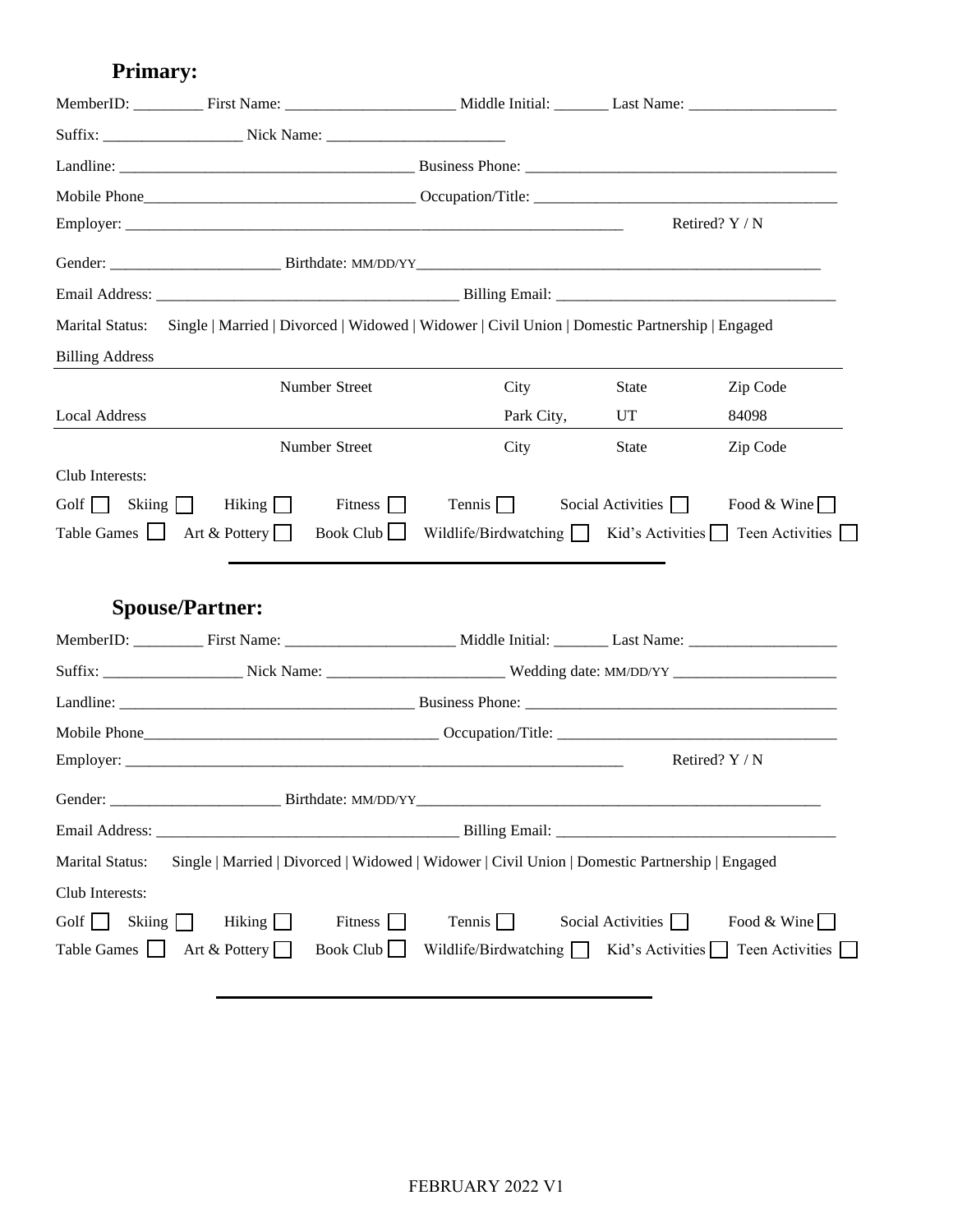**Immediate family members**: member and spouse (listed above) plus children, children's spouses, parents, spouse's parents, grandchildren, great grandchildren, and grandparents.

(Up to 8, including member and spouse, for Social Memberships, 10 for Full Memberships). \*Please include email and/or mobile for Immediate family 18 years and older.

### **Immediate Family Member 1:**

| Marital Status:        |                                                          | Single   Married   Divorced   Widowed   Widower   Civil Union   Domestic Partnership   Engaged                 |                                                                             |  |
|------------------------|----------------------------------------------------------|----------------------------------------------------------------------------------------------------------------|-----------------------------------------------------------------------------|--|
| Club Interests:        |                                                          |                                                                                                                |                                                                             |  |
|                        | Golf $\Box$ Skiing $\Box$ Hiking $\Box$                  | Fitness $\Box$<br>Tennis $\Box$                                                                                | Social Activities $\Box$<br>Food & Wine                                     |  |
|                        | Table Games $\Box$ Art & Pottery                         | Book Club $\Box$                                                                                               | Wildlife/Birdwatching $\Box$ Kid's Activities $\Box$ Teen Activities $\Box$ |  |
|                        |                                                          |                                                                                                                |                                                                             |  |
|                        | <b>Immediate Family Member 2:</b>                        |                                                                                                                |                                                                             |  |
|                        |                                                          |                                                                                                                |                                                                             |  |
|                        |                                                          |                                                                                                                |                                                                             |  |
|                        |                                                          |                                                                                                                |                                                                             |  |
|                        |                                                          |                                                                                                                |                                                                             |  |
|                        |                                                          |                                                                                                                |                                                                             |  |
|                        |                                                          | Marital Status: Single   Married   Divorced   Widowed   Widower   Civil Union   Domestic Partnership   Engaged |                                                                             |  |
| Club Interests:        |                                                          |                                                                                                                |                                                                             |  |
|                        | Golf Skiing Hiking $\Box$                                | Fitness $\Box$<br>$Tennis$ Social Activities                                                                   | Food & Wine                                                                 |  |
|                        | Table Games $\Box$ Art & Pottery $\Box$ Book Club $\Box$ |                                                                                                                | Wildlife/Birdwatching Kid's Activities Teen Activities                      |  |
|                        | <b>Immediate Family Member 3:</b>                        |                                                                                                                |                                                                             |  |
|                        |                                                          |                                                                                                                | MemberID: First Name: First Name: Middle Initial: Last Name: Last Name:     |  |
| Suffix:                | Nick Name:                                               |                                                                                                                |                                                                             |  |
|                        |                                                          |                                                                                                                |                                                                             |  |
|                        |                                                          |                                                                                                                |                                                                             |  |
|                        |                                                          |                                                                                                                |                                                                             |  |
| <b>Marital Status:</b> |                                                          | Single   Married   Divorced   Widowed   Widower   Civil Union   Domestic Partnership   Engaged                 |                                                                             |  |
| Club Interests:        |                                                          |                                                                                                                |                                                                             |  |
| Golf $\Box$            | Skiing $\Box$<br>Hiking $\Box$                           | Fitness [<br>Tennis $\Box$                                                                                     | Social Activities $\Box$<br>Food & Wine                                     |  |
| Table Games            | Art & Pottery                                            | Book Club<br>Wildlife/Birdwatching $\Box$                                                                      | Teen Activities  <br>Kid's Activities                                       |  |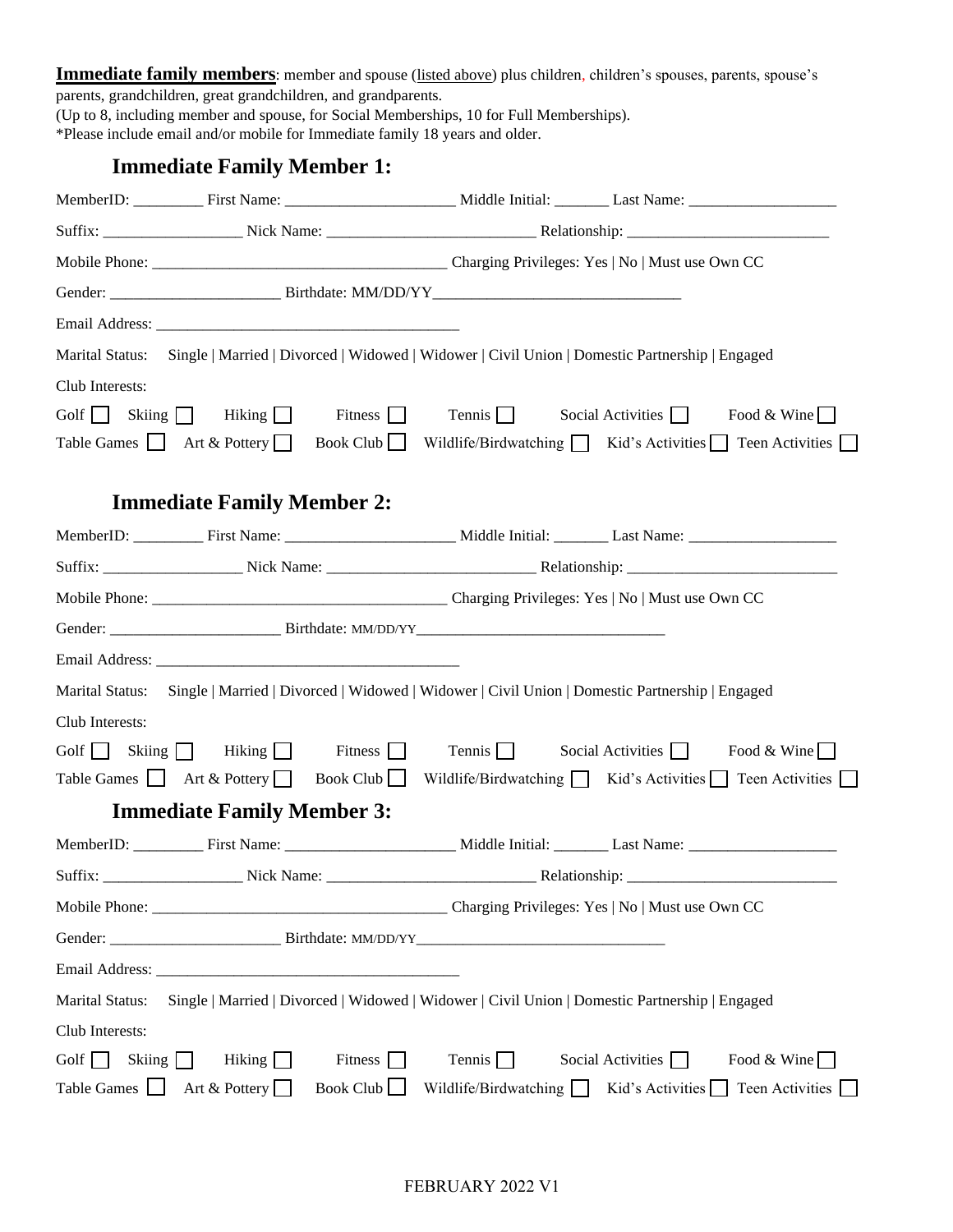# **Immediate Family Member 4:**

|                        |                                                        |                  |                       | MemberID: First Name: First Name: Middle Initial: Last Name: ____________________              |  |
|------------------------|--------------------------------------------------------|------------------|-----------------------|------------------------------------------------------------------------------------------------|--|
|                        |                                                        |                  |                       |                                                                                                |  |
|                        |                                                        |                  |                       |                                                                                                |  |
|                        |                                                        |                  |                       |                                                                                                |  |
|                        |                                                        |                  |                       |                                                                                                |  |
| <b>Marital Status:</b> |                                                        |                  |                       | Single   Married   Divorced   Widowed   Widower   Civil Union   Domestic Partnership   Engaged |  |
| Club Interests:        |                                                        |                  |                       |                                                                                                |  |
|                        | Golf Skiing Hiking Fitness $\Box$                      |                  | Tennis $\Box$         | Social Activities $\Box$<br>Food & Wine                                                        |  |
|                        | Table Games $\Box$ Art & Pottery                       | Book Club $\Box$ |                       | Wildlife/Birdwatching $\Box$ Kid's Activities $\Box$ Teen Activities $\Box$                    |  |
|                        |                                                        |                  |                       |                                                                                                |  |
|                        | <b>Immediate Family Member 5:</b>                      |                  |                       |                                                                                                |  |
|                        |                                                        |                  |                       | MemberID: First Name: First Name: Middle Initial: Last Name: ____________________              |  |
|                        |                                                        |                  |                       |                                                                                                |  |
|                        |                                                        |                  |                       |                                                                                                |  |
|                        |                                                        |                  |                       |                                                                                                |  |
|                        |                                                        |                  |                       |                                                                                                |  |
| <b>Marital Status:</b> |                                                        |                  |                       | Single   Married   Divorced   Widowed   Widower   Civil Union   Domestic Partnership   Engaged |  |
| Club Interests:        |                                                        |                  |                       |                                                                                                |  |
|                        | Golf $\Box$ Skiing $\Box$ Hiking $\Box$ Fitness $\Box$ |                  | Tennis $\Box$         | Social Activities $\Box$<br>Food & Wine                                                        |  |
|                        | Table Games $\Box$ Art & Pottery                       |                  |                       | Book Club Wildlife/Birdwatching Kid's Activities Teen Activities                               |  |
|                        |                                                        |                  |                       |                                                                                                |  |
|                        | <b>Immediate Family Member 6:</b>                      |                  |                       |                                                                                                |  |
|                        |                                                        |                  |                       |                                                                                                |  |
|                        |                                                        |                  |                       |                                                                                                |  |
|                        |                                                        |                  |                       | Mobile Phone: Charging Privileges: Yes   No   Must use Own CC                                  |  |
|                        |                                                        |                  |                       |                                                                                                |  |
|                        |                                                        |                  |                       |                                                                                                |  |
| <b>Marital Status:</b> |                                                        |                  |                       | Single   Married   Divorced   Widowed   Widower   Civil Union   Domestic Partnership   Engaged |  |
| Club Interests:        |                                                        |                  |                       |                                                                                                |  |
| Golf $\Box$<br>Skiing  | Hiking $\Box$                                          | Fitness $\Box$   | Tennis $\Box$         | Social Activities<br>Food & Wine                                                               |  |
| Table Games $\Box$     | Art & Pottery                                          | Book Club        | Wildlife/Birdwatching | Kid's Activities $\Box$<br>Teen Activities                                                     |  |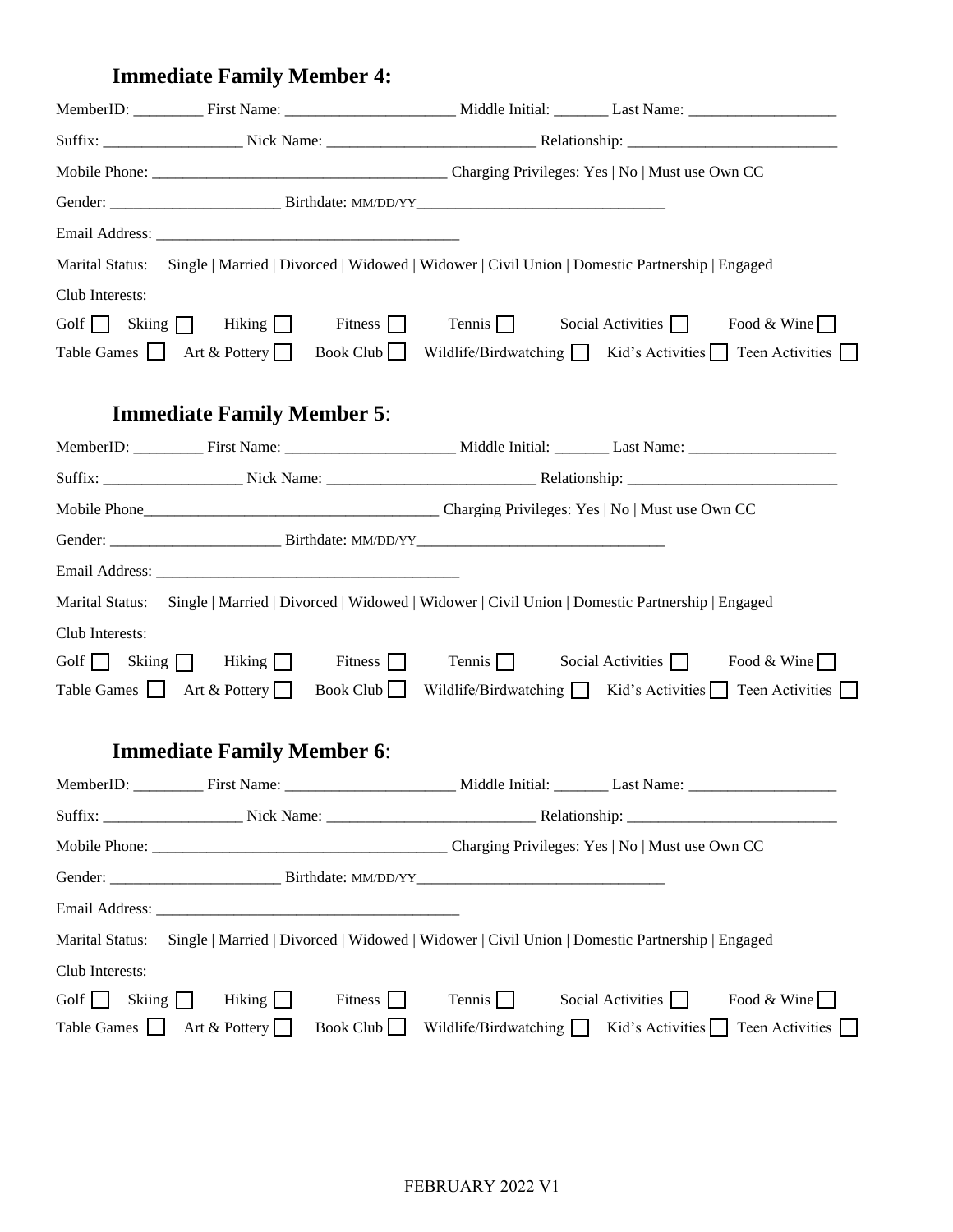|                 |                                         | MemberID: First Name: First Name: Middle Initial: Last Name: ____________________                                             |
|-----------------|-----------------------------------------|-------------------------------------------------------------------------------------------------------------------------------|
|                 |                                         |                                                                                                                               |
|                 |                                         |                                                                                                                               |
|                 |                                         |                                                                                                                               |
|                 |                                         |                                                                                                                               |
|                 |                                         | Marital Status: Single   Married   Divorced   Widowed   Widower   Civil Union   Domestic Partnership   Engaged                |
| Club Interests: |                                         |                                                                                                                               |
|                 |                                         | Golf Skiing Hiking Fitness Tennis Social Activities Food & Wine                                                               |
|                 |                                         | Table Games $\Box$ Art & Pottery $\Box$ Book Club $\Box$ Wildlife/Birdwatching $\Box$ Kid's Activities $\Box$ Teen Activities |
|                 |                                         |                                                                                                                               |
|                 |                                         | <b>Immediate Family Member 8</b> (Full Members Only):                                                                         |
|                 |                                         | MemberID: First Name: First Name: Middle Initial: Last Name: ____________________                                             |
|                 |                                         |                                                                                                                               |
|                 |                                         |                                                                                                                               |
|                 |                                         |                                                                                                                               |
|                 |                                         |                                                                                                                               |
|                 |                                         | Marital Status: Single   Married   Divorced   Widowed   Widower   Civil Union   Domestic Partnership   Engaged                |
| Club Interests: |                                         |                                                                                                                               |
|                 | Golf $\Box$ Skiing $\Box$ Hiking $\Box$ | Fitness $\Box$<br>$Tennis$ Social Activities<br>Food & Wine                                                                   |
|                 | Table Games $\Box$ Art & Pottery        | Book Club Wildlife/Birdwatching $\Box$ Kid's Activities $\Box$ Teen Activities                                                |

### **Immediate Family Member 7** (Full Members Only):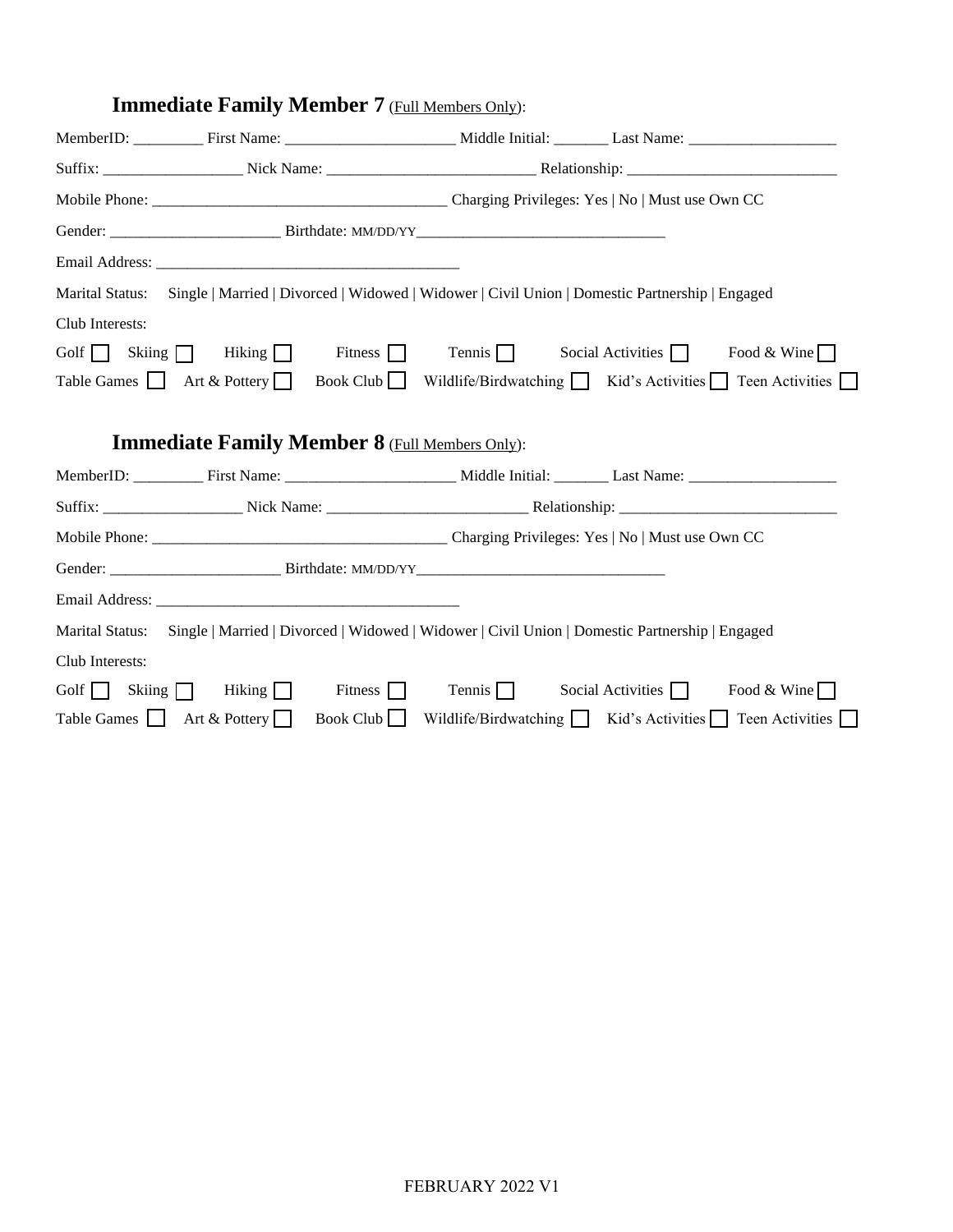**Extended family members**: siblings, cousins, aunts, uncles, nieces and nephews and spouses of the same, of the member and member's spouse, (up to 16 total).

**\*\* All** Extended Family/Guest Club usage and Club charge privileges must be authorized by member's execution of separate Guest Use Charge Authorization, which may be obtained from the Club concierge.

| <b>Extended Family Member 1:</b>                                                                               |                                                                      |
|----------------------------------------------------------------------------------------------------------------|----------------------------------------------------------------------|
|                                                                                                                |                                                                      |
|                                                                                                                |                                                                      |
|                                                                                                                |                                                                      |
|                                                                                                                |                                                                      |
|                                                                                                                |                                                                      |
| Marital Status: Single   Married   Divorced   Widowed   Widower   Civil Union   Domestic Partnership   Engaged |                                                                      |
|                                                                                                                |                                                                      |
| <b>Extended Family Member 2:</b>                                                                               |                                                                      |
|                                                                                                                |                                                                      |
|                                                                                                                |                                                                      |
|                                                                                                                |                                                                      |
|                                                                                                                |                                                                      |
|                                                                                                                |                                                                      |
| Marital Status: Single   Married   Divorced   Widowed   Widower   Civil Union   Domestic Partnership   Engaged |                                                                      |
|                                                                                                                |                                                                      |
| <b>Extended Family Member 3:</b>                                                                               |                                                                      |
|                                                                                                                |                                                                      |
|                                                                                                                | Suffix: Nick Name: Nick Name: Relationship: Nick Name: Relationship: |
|                                                                                                                |                                                                      |
|                                                                                                                |                                                                      |
|                                                                                                                |                                                                      |

Marital Status: Single | Married | Divorced | Widowed | Widower | Civil Union | Domestic Partnership | Engaged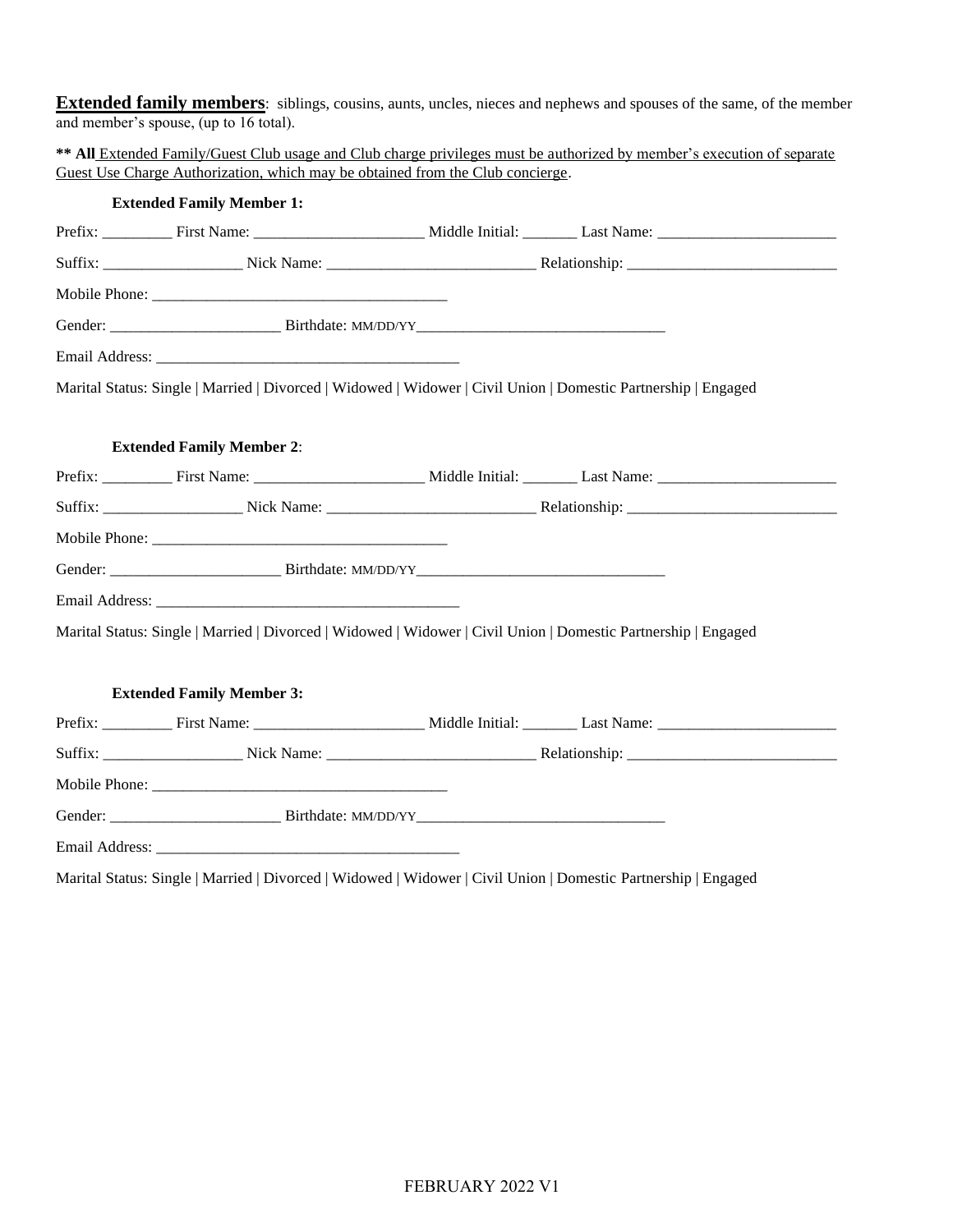### **Extended Family Member 4:**

| Marital Status: Single   Married   Divorced   Widowed   Widower   Civil Union   Domestic Partnership   Engaged |  |
|----------------------------------------------------------------------------------------------------------------|--|
|                                                                                                                |  |
| <b>Extended Family Member 5:</b>                                                                               |  |
|                                                                                                                |  |
|                                                                                                                |  |
|                                                                                                                |  |
|                                                                                                                |  |
|                                                                                                                |  |
| Marital Status: Single   Married   Divorced   Widowed   Widower   Civil Union   Domestic Partnership   Engaged |  |
|                                                                                                                |  |
| <b>Extended Family Member 6:</b>                                                                               |  |
|                                                                                                                |  |
|                                                                                                                |  |
|                                                                                                                |  |
|                                                                                                                |  |
|                                                                                                                |  |
| Marital Status: Single   Married   Divorced   Widowed   Widower   Civil Union   Domestic Partnership   Engaged |  |
|                                                                                                                |  |
| <b>Extended Family Member 7:</b>                                                                               |  |
|                                                                                                                |  |
|                                                                                                                |  |
|                                                                                                                |  |
|                                                                                                                |  |
|                                                                                                                |  |

Marital Status: Single | Married | Divorced | Widowed | Widower | Civil Union | Domestic Partnership | Engaged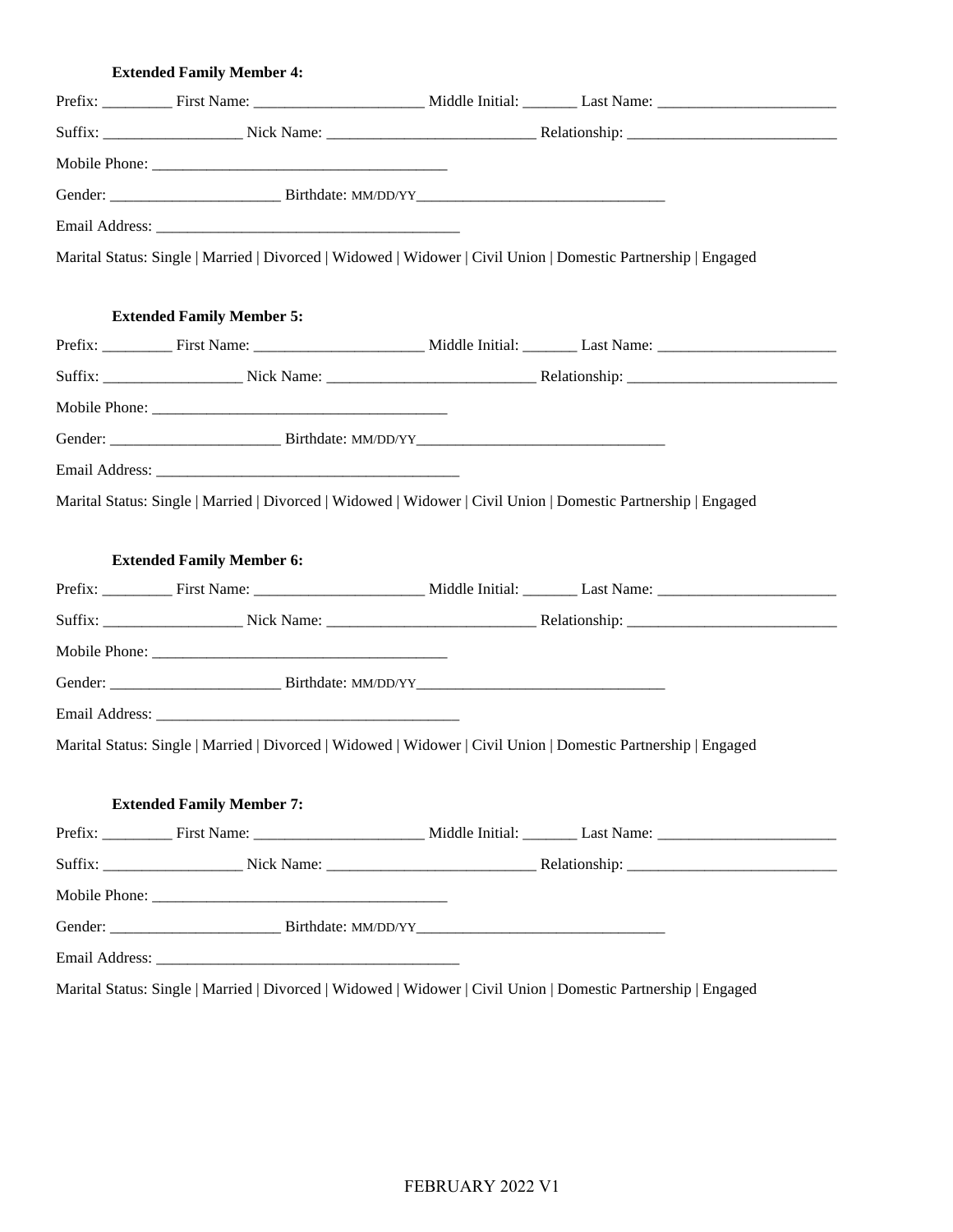#### **Extended Family Member 8:**

| Marital Status: Single   Married   Divorced   Widowed   Widower   Civil Union   Domestic Partnership   Engaged |  |
|----------------------------------------------------------------------------------------------------------------|--|
|                                                                                                                |  |
| <b>Extended Family Member 9:</b>                                                                               |  |
|                                                                                                                |  |
|                                                                                                                |  |
|                                                                                                                |  |
|                                                                                                                |  |
|                                                                                                                |  |
| Marital Status: Single   Married   Divorced   Widowed   Widower   Civil Union   Domestic Partnership   Engaged |  |
|                                                                                                                |  |
| <b>Extended Family Member 10:</b>                                                                              |  |
|                                                                                                                |  |
|                                                                                                                |  |
|                                                                                                                |  |
|                                                                                                                |  |
|                                                                                                                |  |
| Marital Status: Single   Married   Divorced   Widowed   Widower   Civil Union   Domestic Partnership   Engaged |  |
|                                                                                                                |  |
| <b>Extended Family Member 11:</b>                                                                              |  |
|                                                                                                                |  |
|                                                                                                                |  |
|                                                                                                                |  |
|                                                                                                                |  |
|                                                                                                                |  |

Marital Status: Single | Married | Divorced | Widowed | Widower | Civil Union | Domestic Partnership | Engaged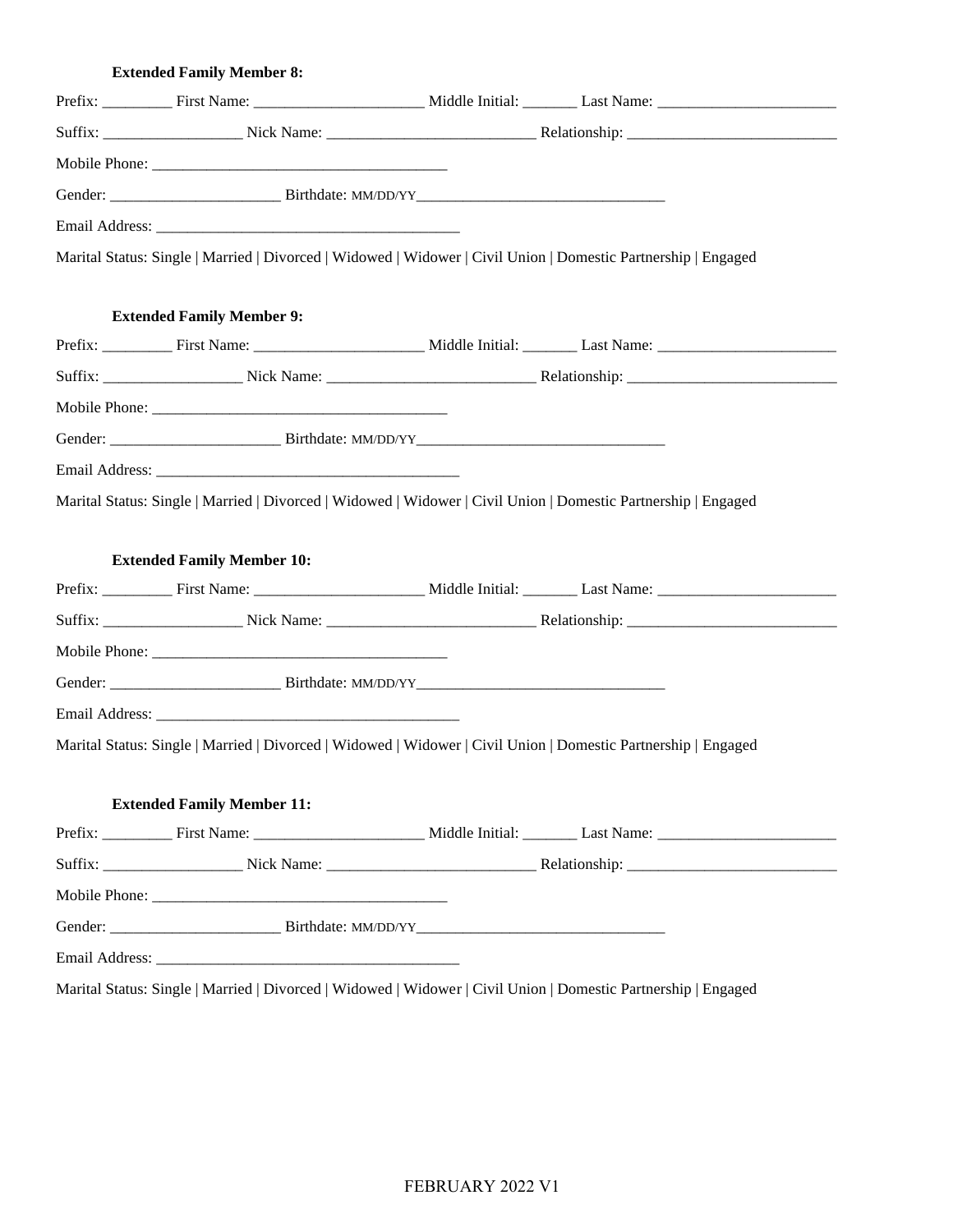### **Extended Family Member 12:**

| Marital Status: Single   Married   Divorced   Widowed   Widower   Civil Union   Domestic Partnership   Engaged |  |
|----------------------------------------------------------------------------------------------------------------|--|
|                                                                                                                |  |
| <b>Extended Family Member 13:</b>                                                                              |  |
|                                                                                                                |  |
|                                                                                                                |  |
|                                                                                                                |  |
|                                                                                                                |  |
|                                                                                                                |  |
| Marital Status: Single   Married   Divorced   Widowed   Widower   Civil Union   Domestic Partnership   Engaged |  |
| <b>Extended Family Member 14:</b>                                                                              |  |
|                                                                                                                |  |
|                                                                                                                |  |
|                                                                                                                |  |
|                                                                                                                |  |
|                                                                                                                |  |
| Marital Status: Single   Married   Divorced   Widowed   Widower   Civil Union   Domestic Partnership   Engaged |  |
|                                                                                                                |  |
| <b>Extended Family Member 15:</b>                                                                              |  |
|                                                                                                                |  |
|                                                                                                                |  |
|                                                                                                                |  |
|                                                                                                                |  |
|                                                                                                                |  |
| Marital Status: Single   Married   Divorced   Widowed   Widower   Civil Union   Domestic Partnership   Engaged |  |